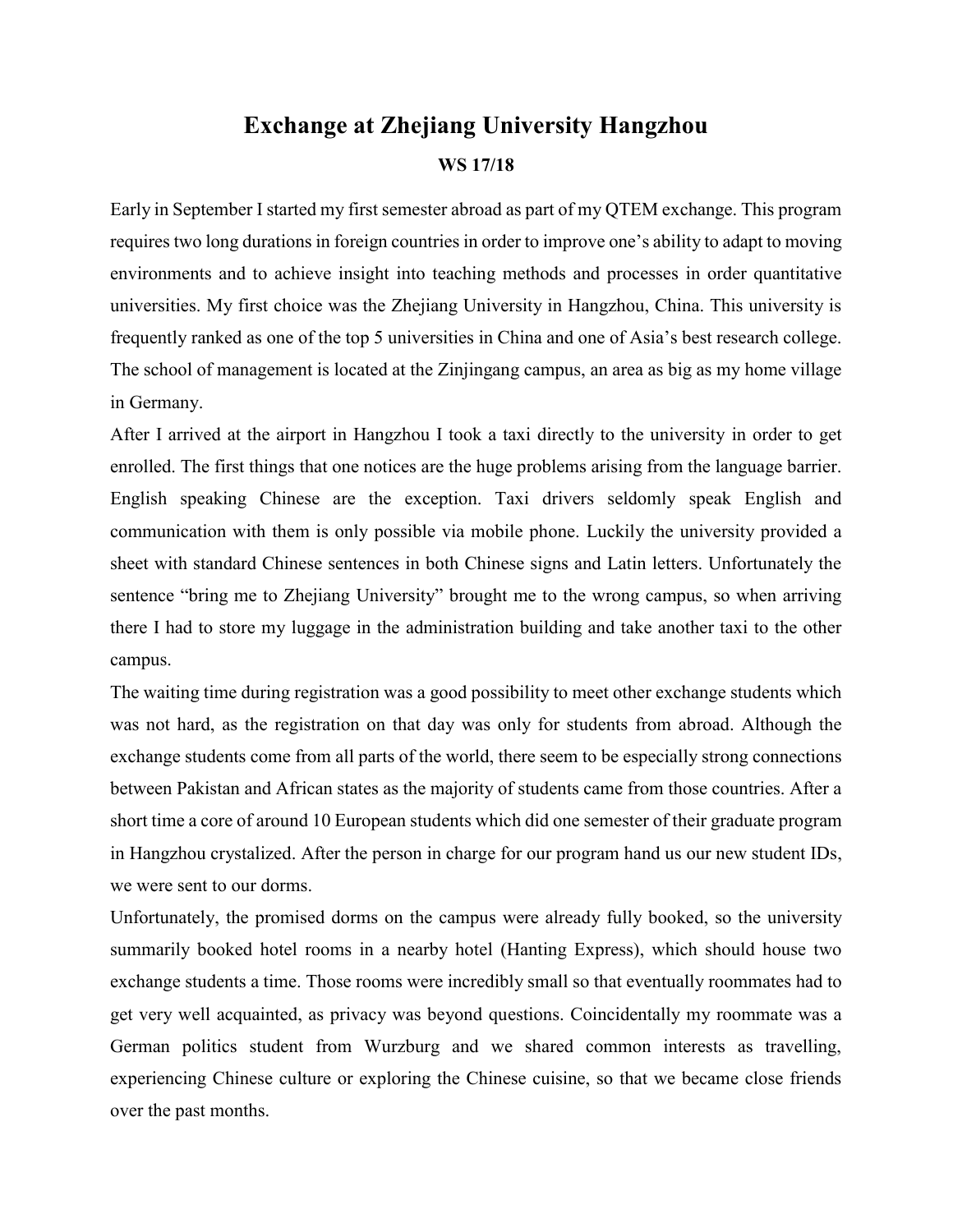The first week was planned as an orientation week, which means you should organize several things which are essential for living in China. Among those were for example creating a bank account, signing a mobile phone contract or searching for diverse apps which support you in your everyday life. I do not know where I would be today without translation or map apps. As it turned out it was a smart move to plan a whole week for the tasks as normally without speaking Chinese properly the simplest task are somehow impossible or at least take time to accomplish. The city of Hangzhou, which is part from Shanghai only by a one hour train ride, is far less internationalized than its more famous neighbor. Therefore it only rarely occurs that employees at banks or at the university speak English.

A great help in organizing my life in Hangzhou was my buddy Emma. She was very kind and we will maintain in friendship as we also met often for coffee and tea. She gave me traditional Chinese gifts whereas I tried to convince her of the favors of German sweets. To be fair, she had a lot of work with me and even called the police for me once, because I lost something in the streets. Especially for students from such different cultures the buddy program is immensely important and my deepest respect hold for students helping out exchange students with their individual struggles. After we organized the most important things of our everyday life the first week of university started. The transformation process of Chinese credit scores into ECTS is somehow not very accurate so I had to choose 8 courses in order to achieve a full workload of 30 ECTS. The first week was used to introduce the outline of the courses and we had the possibility to meet our future classmates. It appeared that classes were relatively small with approximately 20-30 students. Chinese students attending the English taught lessons have a high level of English skills. They are open minded and although not very eager to search contact with exchange students, conversations with them are very interesting and nice. We often went for coffees with them to talk about differences in culture and funny similarities. I will definitely stay in touch with some of them, as they also are part of the QTEM network.

Concerning the workload of my course selection I quickly noticed that will not have a lot of time to travel around every week or just relaxing in the sun. Actually I started going to the library in the first week of university, which is quiet normal in China. Usually professor are trying to encourage students to study during the semester by asking for essays and homework every week. Very important for them is the teamwork aspect, so the quality of the essay does not have to be perfect when the professor noticed that the team did work well together. To put it in a nutshell, we spent a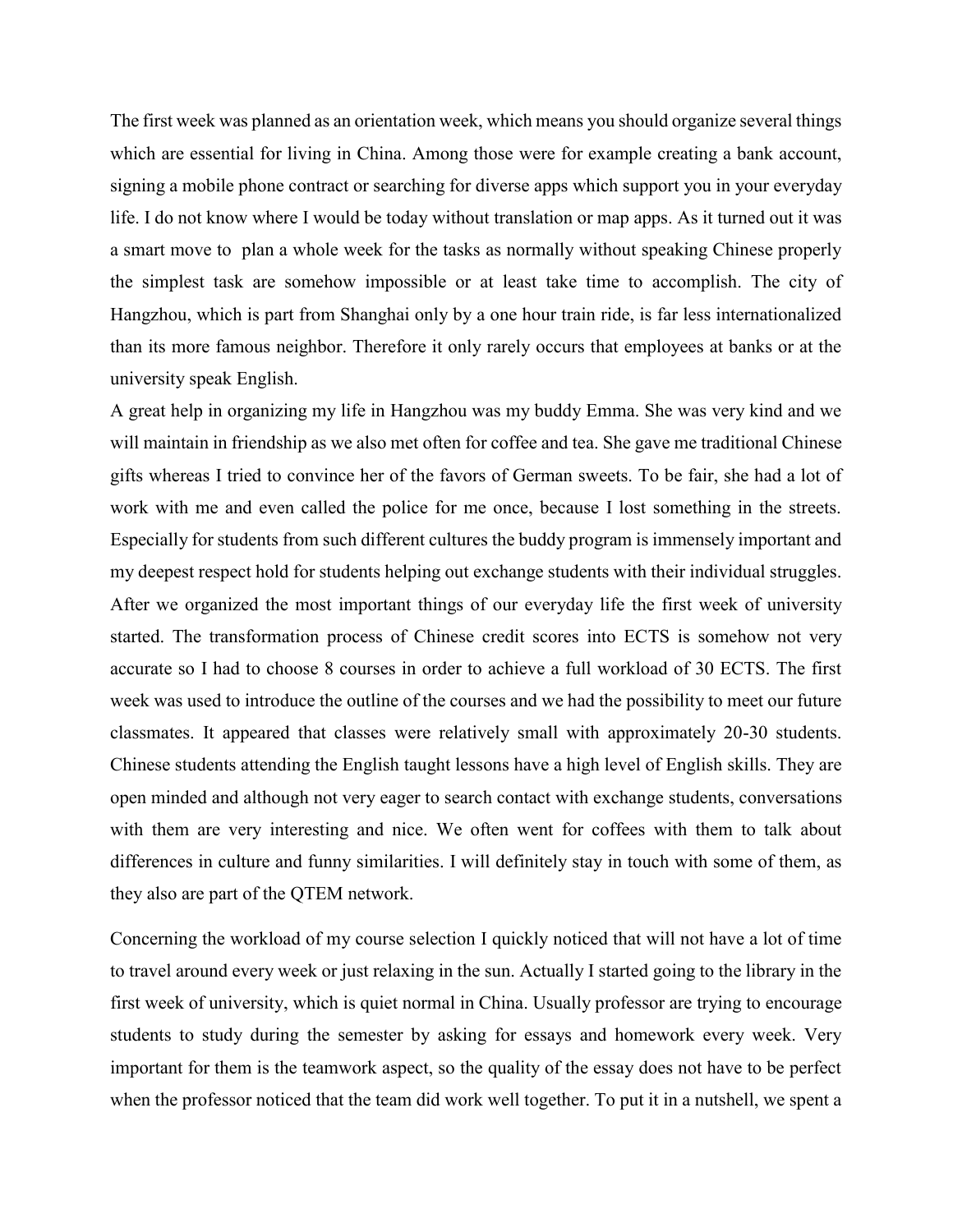lot of time in the library, which is not entirely bad, as the Wi-Fi there was acceptable fast and the coffee was comparably cheap.

Shortly after our arrival one of Chinas national holiday started, the so called Golden Week. We used the free week to travel to north China as a group of exchange students. I would say it was in this week that we experienced China and its culture for the first time fully. Our journey led to very distinct places where we have been the only Western persons for a long time and people gathered to take pictures of us and with us and tried to talk to us in basic Mandarin. The trips were always Very good opportunities to improve one's Chinese and it has been a lot of fun to travel the original Chinese style, which is sitting in fully packed train wagons for 24 hours and more. People there has been very nice and we drank liquor with them and ate lots of different, sometimes weird, Chinese snacks. People are incredibly friendly and kind once they consider yourself as a friend and they helped us with difficulties countless times because they knew we did not understand the different procedures of traveling and getting hotels. One must not forget that the Chinese state is watching you with every step you take, so we were also required to tell the authorities where we wanted to travel and in which hotels we will stay. Some hotels are not allowed to host foreign guest and it took us quite a bit of time to figure out how to find places where we were allowed.

It was also during this first trip that we understood the importance of speaking Chinese in order to fully enjoy our stay in China, so we were eagerly studying Mandarin after the journey. Very cool methods to study were meetings with Chinese students where both parties could improve the individual language of interest. I am sure this language skills will turn out to be very useful in the future learning this incredibly difficult language was a lot of fun.

Interestingly the studies intensified the friendships between exchange students and domestic students, we often helped each other with essays and exercises. Also the final exam period, with all its troubles, was a good opportunity to improve the bounds between us students. Although I am currently still waiting for my results I have a good feeling about the outcome and I am very glad about the choice of my courses as they were both interesting and demanding. I learned two new computer languages and focused on data management overall in which Zhejiang university is very strong.

It is of course very hard to describe all the experiences of those last months in a few lines, without being able to detailed outline the craziness and beauty of China. It has been the most adventurous time of my life so far and I am proud to state that this time has changed who I am in a positive way.